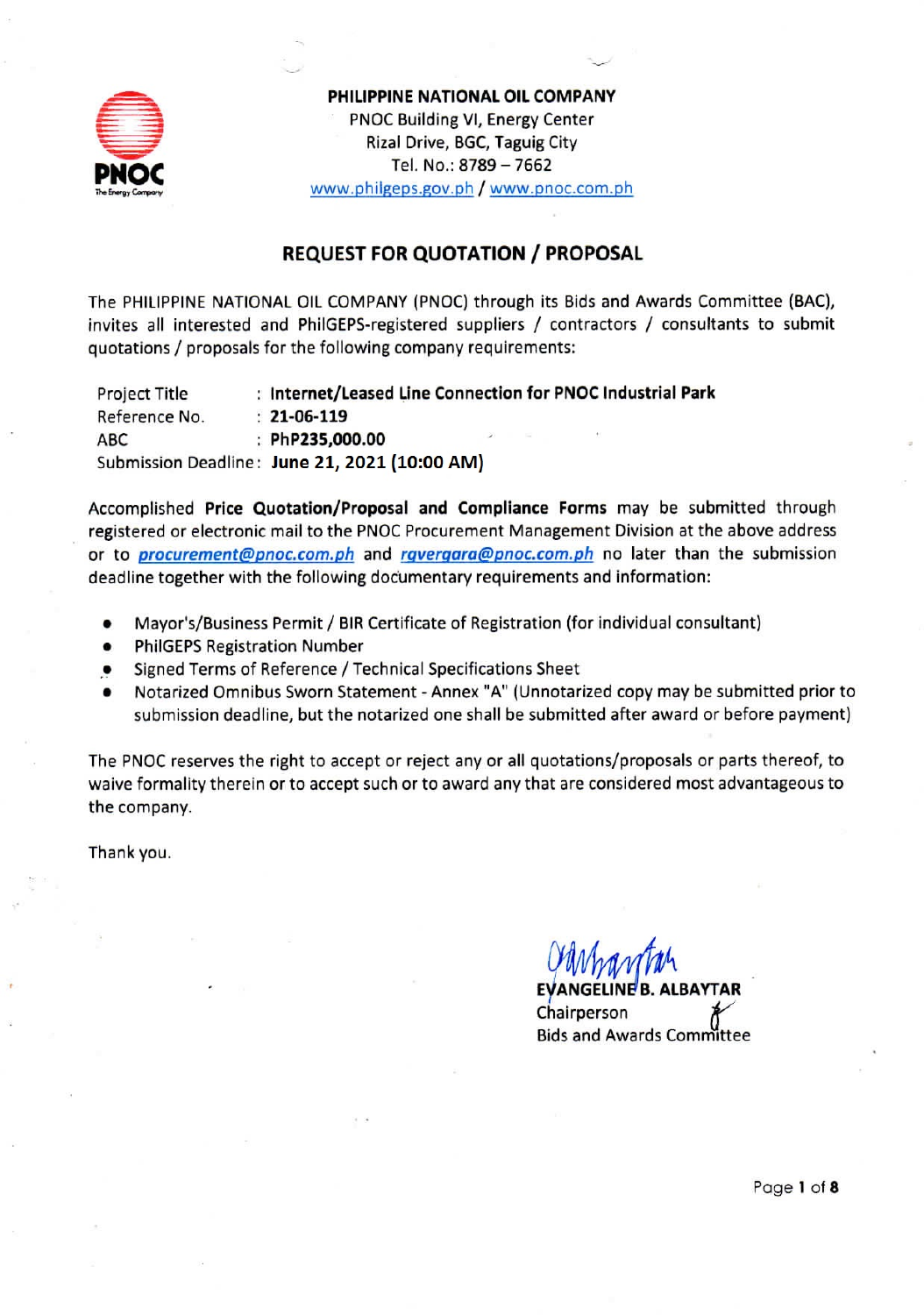# **PRICE QUOTATION / PROPOSAL AND COMPLIANCE FORM**

# **Terms of Reference**

### **Internet / Data Line Connection for PNOC Industrial Park**

#### **I. JUSTIFICATION**

The Internet connection is an essential tool for the PNOC Industrial Park's business operation.

#### **II. OBJECTIVES**

This Terms of Reference (TOR) aims to achieve the following:

- A. Provide the terms and conditions for the bidding contractors.
- B. Set guidelines on the financial and technical aspects of the project.

#### **III. MANDATORY SUBMITTALS**

#### **Bidders are expected to submit the following documents:**

#### **1. Technical Proposal which includes:**

- A. Company Information
- B. Technical Specifications:
	- 30 Mbps or better Dedicated Internet connection
	- 99% Service Availability
	- Detailed Work Plan
	- 24/7 Customer Support
	- Monitoring Tool
	- **•** Business Continuity Plan
- 2. Financial Proposal for the 30 Mbps or better dedicated internet connection where the total budget for the project is fixed at PhP235, 000 for six (6) months.
- 3. Copies of Certificates of Satisfactory Performance from at least three (3) clients each for the last three (3) years for similar contracts. Similar contract refers to the minimum bandwidth service specified in this project.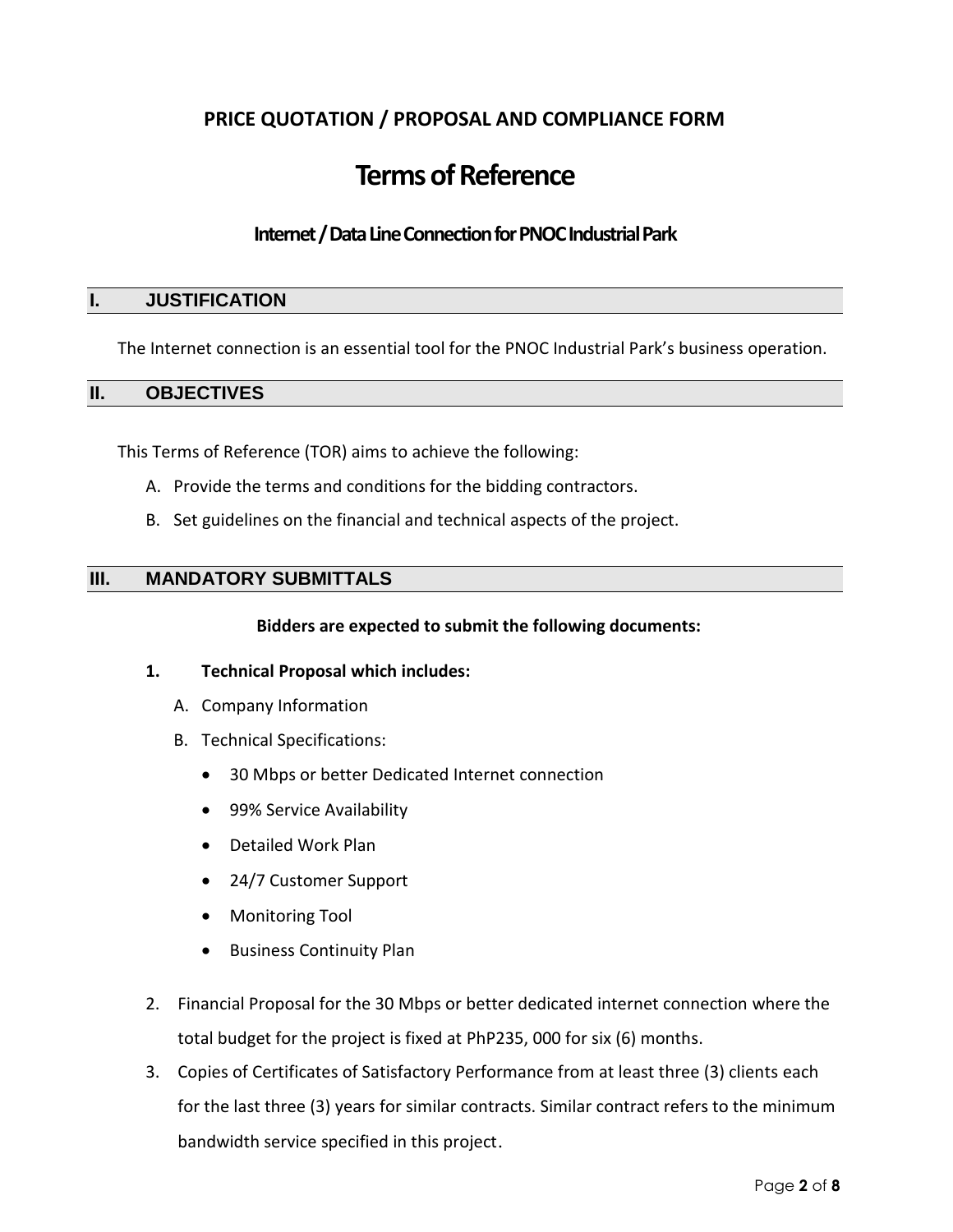#### A. Technical Proposal

It is significant that the Internet Service Provider (ISP) has experience and resources required to support the PNOC Industrial Park's current and future communications needs. The ISP is expected to submit a proposal which includes the following:

- 1. Company Information
	- a) Brief overview of the company, including products and services offered, as well as a summary of the company's history describing how long it has been providing telecommunications solutions, its capability to configure, install, and support the proposed telecommunications solution, as well as its capacity to deliver maintenance services and technical support.
	- b) Briefly describe local and remote technical support facilities in systems administration, monitoring, operations, repair and maintenance, including the number of support personnel and training and dispatch methods and technician support tools.
	- c) Should submit copies of Client Satisfactory Certificates from at least three (3) clients each for the last three (3) years for similar contracts. Similar contract refers to the minimum bandwidth service specified in this project.
- 2. Technical Specifications

Each proponent must submit a Technical Proposal for a Dedicated Leased Line Internet Bandwidth of 30 Mbps or better. Furthermore, each bidder should adhere to the technical requirements stated in part IV.A of this TOR. Only bidders who meet the following technical requirements shall be considered in the evaluation of financial proposal. In brief, the following are the technical requirements:

- a) 30 Mbps or better Dedicated Internet Connection
- b) 99% Service Availability
- c) Detailed Work Plan
- d) 24/7 Customer Support
- e) Monitoring Tool
- f) Business Continuity Plan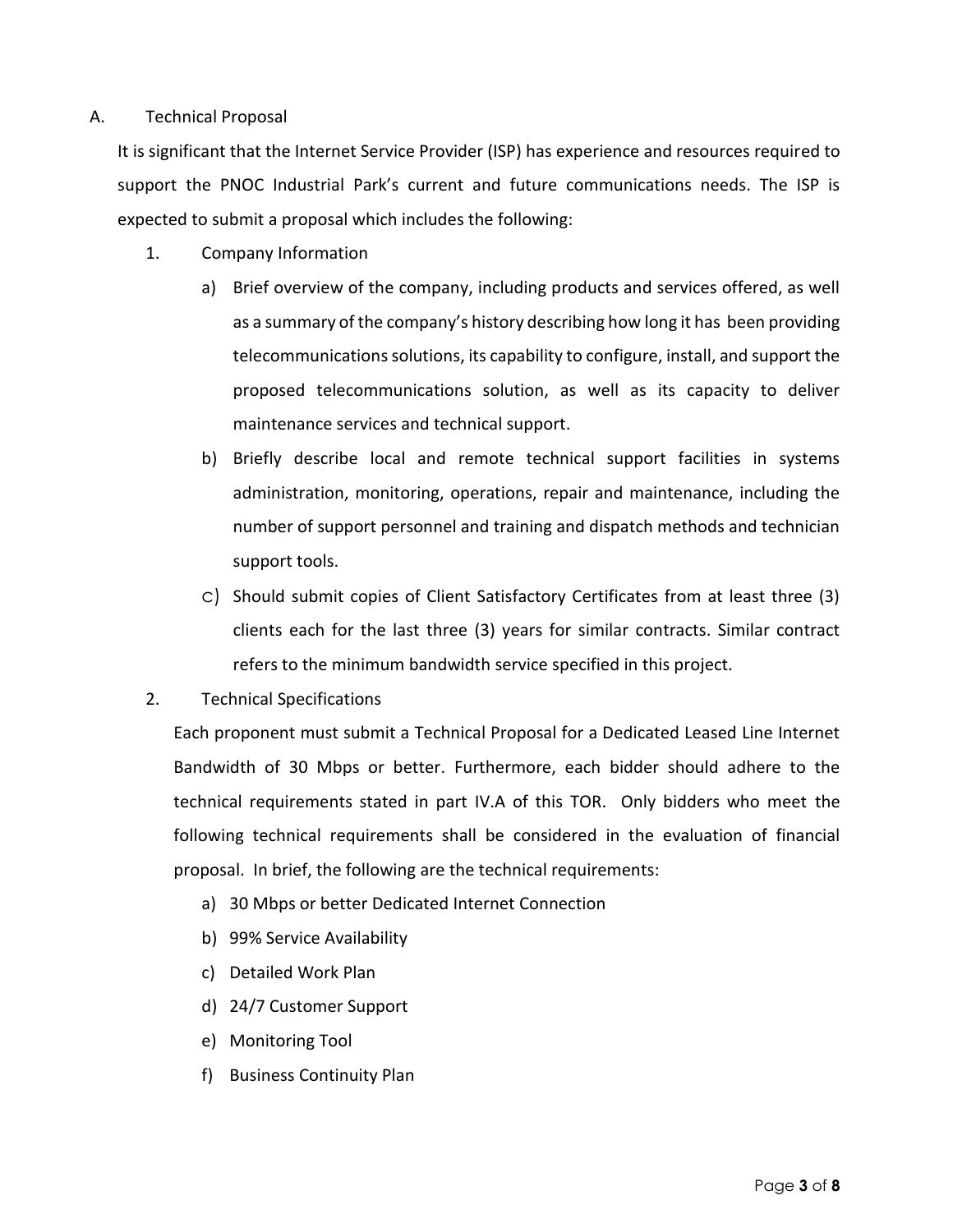#### B. Financial Proposal

The Financial Proposal shall be for the 30 Mbps or better dedicated internet connection. It should be noted though that the total budget for the project is fixed at PhP235, 000 for six (6) months. Thus, the bidder's proposal, to be considered, should not exceed PhP235, 000, inclusive of all costs, expenses, taxes, and charges. The proposals should explain thoroughly and clearly the details of the bid pertaining to the following:

#### a) **Price of 30 Mbps internet connection;**

- b) Installation and reconfiguration costs, equipment costs, maintenance costs, training costs, if any; and
- c) All other costs, expenses and charges entailed in executing the project.

The Financial Requirements detailed in part IV.B of this document shall be strictly observed.

#### **IV. PROJECT GUIDELINES AND SPECIFICATIONS**

Bidders are expected to submit a complete proposal that shall be in accordance with the detailed technical requirements. If the proposed bid does not comply with the specifications as written, the bidder shall attach to the proposal a complete detailed itemization and explanation for each and every deviation or variation from these specifications. Absence of any such itemization and explanation shall be understood to mean that the bidder failed to meet all details of these specifications.

Winning bidders delivering products or services pursuant to these specifications shall guarantee that they the meet specifications as set forth herein. If it is found that products or services delivered do not meet requirements of the specifications, the bidder concerned will be disqualified.

A. Technical Requirements

The following are the technical specifications for the Internet leased line connection:

- 1) 30 Mbps or better Dedicated Internet Connection
- 2) The Internet connection must have a Committed Information Rate (CIR) Ratio of 1:1 with at least 99% uptime service availability and both the download stream and upload stream is the same as specified at all times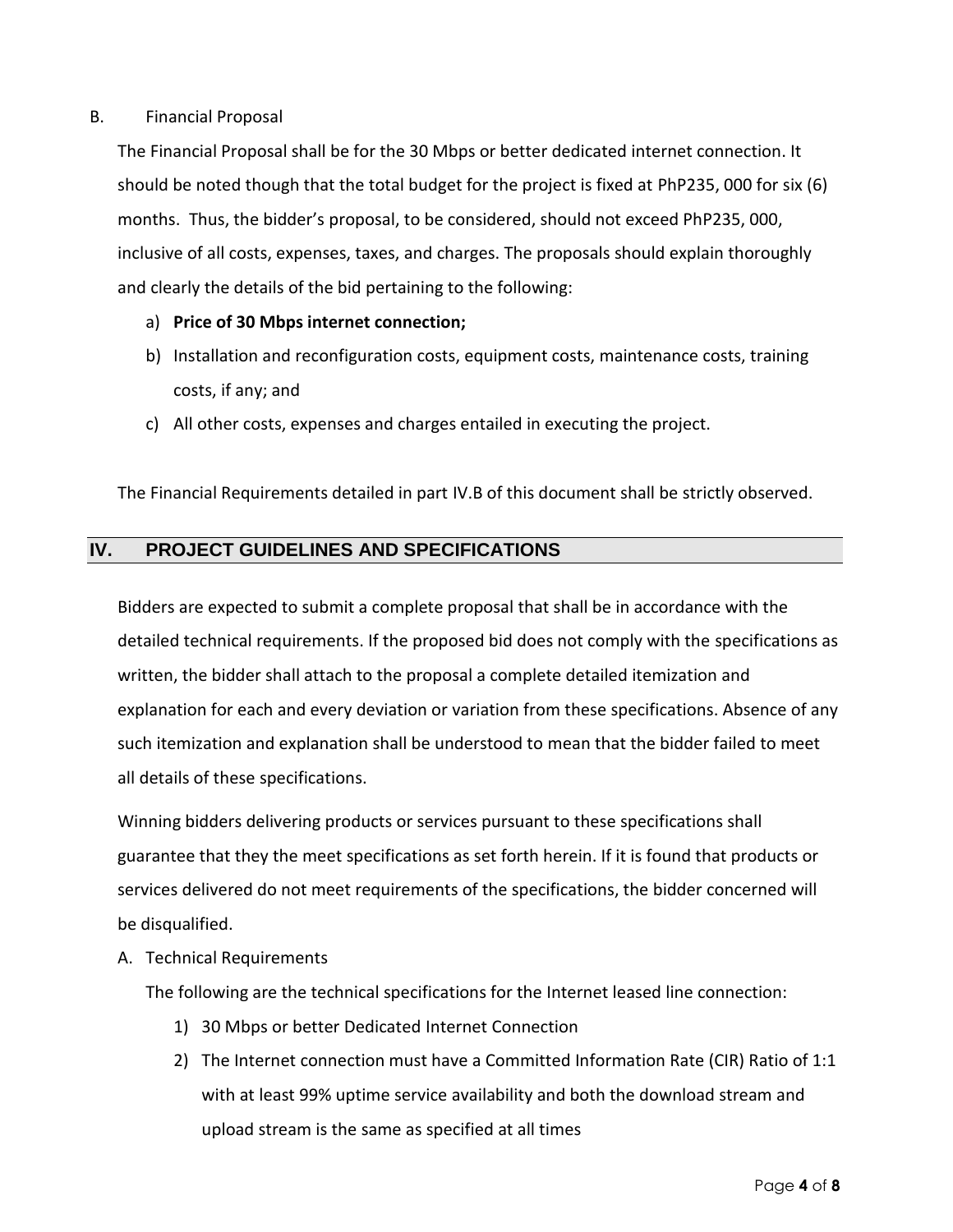- 3) ISP must submit detailed work plan specifying installation design, detailed activities with timeline, connectivity diagram from end user premise up to the last mile in the event that they do not have an existing facility within the area.
- 4) Provide 24/7 customer support
- 5) Provide monitoring tool which should be available online that would show historical and real-time performance of the Internet service i.e. Multi Router Traffic Grapher (MRTG).
- 6) Submit a Business Continuity Plan (BCP)
- B. Financial Requirements

**The subsequent specifications should be strictly considered for the financial aspect of the project:** 

- 1) Cost for the installation and maintenance services of the proposed project.
- 2) Cost for civil works and additional wiring should also be detailed in the proposal.
- 3) Installation, civil works, reconfiguration costs and any additional equipment should be shouldered by the winning bidder.

# **V. SCOPE OF WORK**

A. Pre-Installation

Provide detailed work plan with timeline specifying installation design, detailed activities, and network diagram showing connectivity.

B. Actual Installation and Configuration

#### Internet Access Service

- 1. Install, configure, and provide a guaranteed 30 Mbps or better bandwidth leased line for internet access, to include the mounting and configuration of communication devices and other network devices to connect and enable the data link.
- 2. Subject the connection to a 24-hour Bit Error Rate (BER) test and submit to the MIS unit/Division for approval before proceeding with the installation.
- 3. Maintain a 24-hour fault management call center for trouble calls.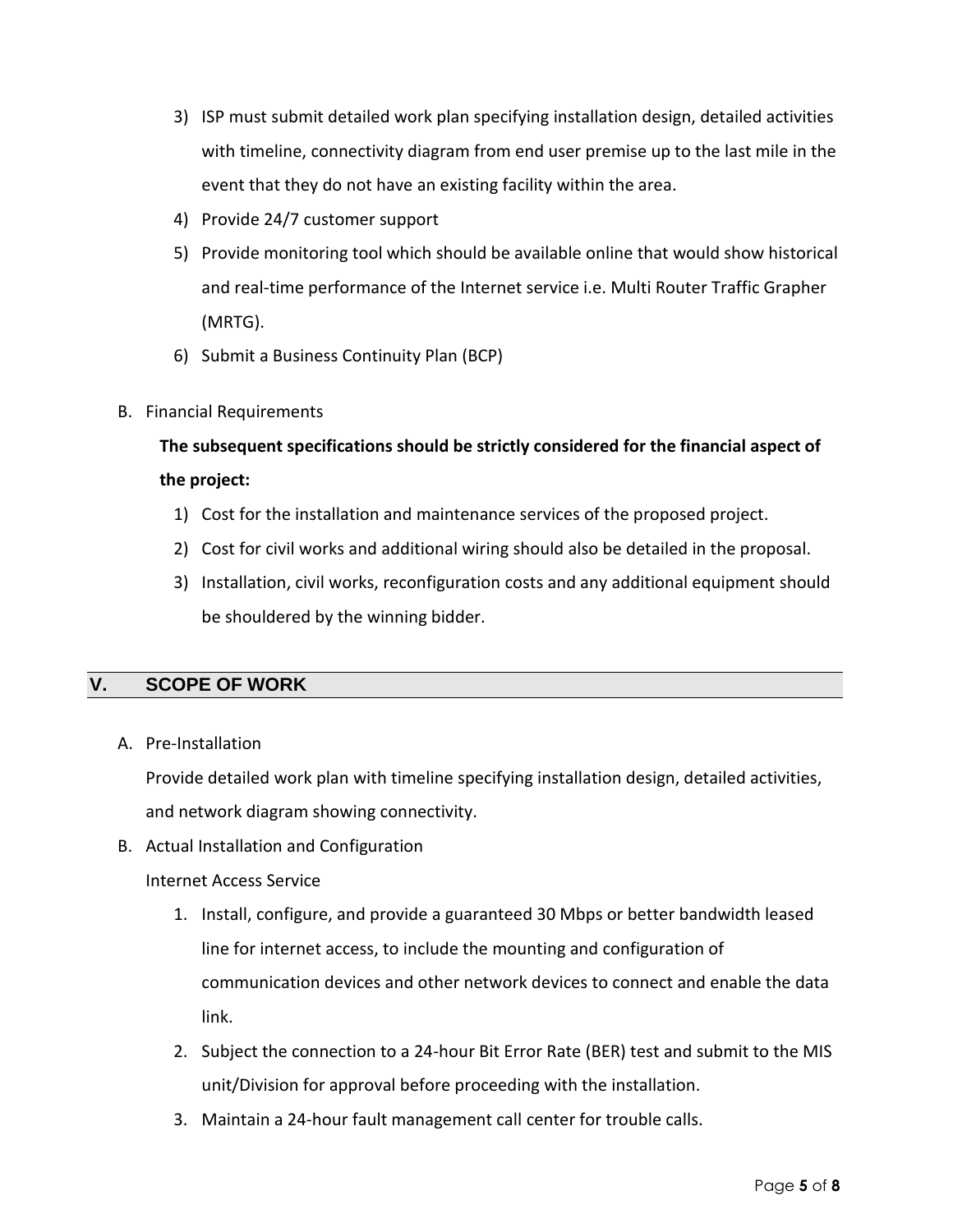- 4. Provide tools/utilities to monitor bandwidth utilization.
- 5. Provide detailed report on every internet access related incident (downtime, slow/intermittent connection, etc.).
- 6. Single point of contact for sales, billing and support concerns.
- 7. All other activities and provision of required equipment that may be identified during the provision of internet service.
- C. Business Continuity Plan in the event of a disaster Mitigation controls or action plan in the event that the IPs or block suffers a Distributed Denial of Service (DDoS) attack, accidentally tagged as SPAM hosts and have been blacklisted.

# **VI. EVALUATION PROCESS AND CRITERIA**

- A. The bidding shall follow the procedures prescribed in the Revised Implementing Rules and Regulations (RIRR) of R.A. 9184, otherwise known as the Government Procurement Reform Act, which took effect 2 September 2009.
- B. The Technical Proposals will be evaluated by the PNOC Bids and Awards Committee, according to the technical requirements stated in part IV.A.
- C. The ISP of the proposed system solution should have sufficient experience and resources required to support PNOC's current and future communications needs. The ISP must provide the following information:
	- 1. Must be an ISP/Telco Company that has its own core data network running over its own domestic fiber optic backbone network.
	- 2. Must have the capacity and ability to provide maintenance services and technical support.
	- 3. Should submit copies of Certificates of Satisfactory Performance from at least three (3) clients each for the last three (3) years for similar contracts. Similar contract refers to the minimum bandwidth service specified in this project.

# **VII. TERMS AND CONDITIONS**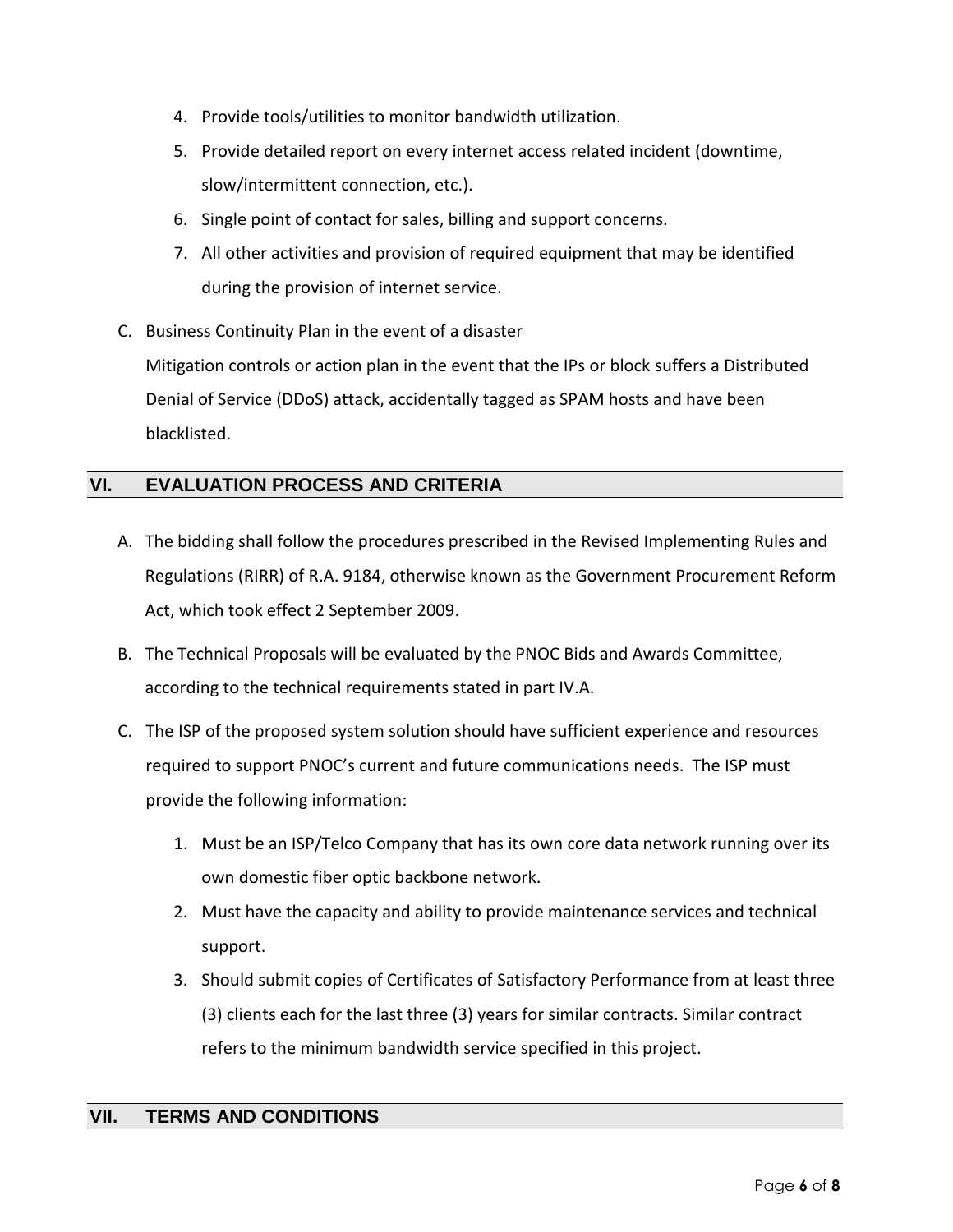- A. The Agreement shall take effect beginning the first monthly bill and may be terminated by either or both parties as provided therein subject to thirty (30) days' prior notification to the party concerned.
- B. The Agreement shall be for a period of SIX (6) MONTHS and can be renewed at PNOC's option, subject to evaluation of performance and compliance with the policies of PNOC.
- C. The ISP shall secure all required permits and approvals. However, PNOC shall extend its assistance and will provide full support.
- D. The ISP shall complete the installation of facilities within thirty (30) days from signing of the Agreement.
- E. The ISP shall provide a 24/7 customer and technical support.
- F. The ISP shall provide a free usage and statistic online monitoring tool.
- G. The ISP shall provide PNOC incident reports for Internet outages.
- H. Either party may terminate the Agreement for the other party's breach or non-compliance of obligation by serving the latter a formal written notice thirty (30) days prior to the effective date of termination.
- I. The ISP shall abide by all the applicable safety procedures, policies and standards of PNOC when performing repairs, maintenance and/or installation(s) of equipment within the premises of work. Failure of the ISP to adhere to relevant safety practices shall result in stoppage of work. The ISP shall make the necessary correction(s) of the unsafe acts/practices to the satisfaction of PNOC before the work can be resumed.
- J. Should PNOC wish to upgrade or downgrade its connectivity to a higher or lower bandwidth, or lease additional capacities, the terms and conditions of the Agreement shall apply, provided that both parties have agreed in writing to the applicable charges for the upgraded or downgraded capacity and provided further that applicable procurement rules and regulations are followed.
- K. The ISP of the proposed system solution should have sufficient experience and resources required to support PNOC's current and future communications needs.